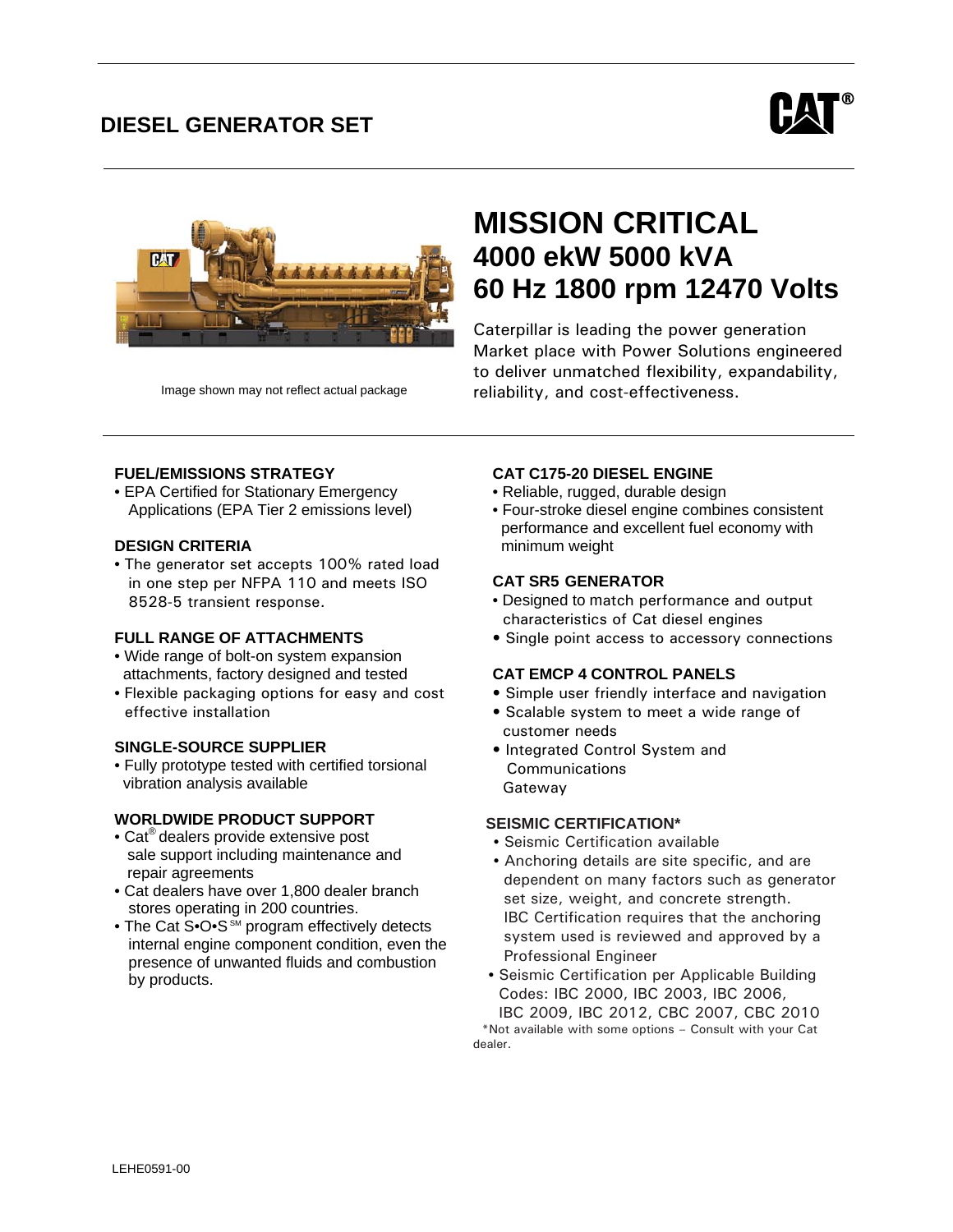**60 Hz 1800 rpm 12470 Volts** 



## **FACTORY INSTALLED STANDARD & OPTIONAL EQUIPMENT**

| [] Air cleaner, 4 x dual element with service<br>Air Inlet<br>• Air cleaner, 4 x single element canister with service<br>indicator(s)<br>indicator(s)<br>] Air inlet adapters<br>• Plug group for air inlet shut-off<br>• SCAC cooling<br>[] Remote horizontal SCAC radiator<br>Cooling<br>• Jacket water and AC inlet/outlet flanges<br>[] Remote fuel cooler<br>[] Low coolant level sensor (for remote radiators)<br>· Dry exhaust manifold<br>Exhaust<br>[] Engine exhaust temperature module<br>• Bolted flange (ANSI 8" & DIN 200) with bellow for<br>[] Mufflers (15 dBA, 25 dBA, or 40 dBA)<br>[] Dual 20" or single 24" vertical exhaust collector<br>each turbo (qty 4)<br>Weld flanges: ANSI 20" and ANSI 24"<br>Crankcase<br>[] Crankcase explosion relief valve<br>• Open crankcase ventilation<br><b>Systems</b><br>• Primary fuel filter with water separator<br>Fuel<br>• Secondary fuel filters (engine mounted)<br>· 3 phase brushless, salient pole<br>[] Oversize generators<br>Generator<br>SR <sub>5</sub><br>• Space heater kit<br>[] Power connection arrangement<br>• IEC platinum stator RTD's<br>• ADEMTM A4<br>Governor<br>[] Redundant shutdown<br>• Shipp loose EMCP 4 control panel<br>[] EMCP 4.2<br>Control<br>[] EMCP 4.3<br>Panels<br>[] Local & remote annunciator modules<br>[] Discrete I/O module<br>[] Generator temperature monitoring & protection<br>[] Remote monitoring<br>[] Load share module<br>• Lubricating oil<br>Lube<br>• Oil filter, filler and dipstick<br>. Oil drain line with valves<br>• Fumes disposal<br>• Gear type lube oil pump<br>· Integral lube oil cooler<br>• Electric prelube pumps<br>Mounting<br>• Rails-engine / generator<br>[] Spring type linear vibration isolators<br>• Rubber anti-vibration mounts (shipped loose)<br>[] IBC vibration isolators<br>Starting /<br>[] Oversized battery set<br>• Dual 24 volt electric starting motors<br>• Batteries with rack and cables<br>[] 75 amp charging alternator<br>Charging<br>[] Battery chargers (20,35 or 50 Amp)<br>• Battery disconnect switch<br>[] Jacket water heater<br>Redundant Electric Starter<br>• RH service (Except LH Service Oil Filter)<br>[] Barring group- manual or air powered<br>General<br>. Paint - Caterpillar Yellow with high gloss black rails<br>[] Factory test reports<br>• SAE standard rotation | <b>System</b> | <b>Standard</b>                              | <b>Optional</b> |
|---------------------------------------------------------------------------------------------------------------------------------------------------------------------------------------------------------------------------------------------------------------------------------------------------------------------------------------------------------------------------------------------------------------------------------------------------------------------------------------------------------------------------------------------------------------------------------------------------------------------------------------------------------------------------------------------------------------------------------------------------------------------------------------------------------------------------------------------------------------------------------------------------------------------------------------------------------------------------------------------------------------------------------------------------------------------------------------------------------------------------------------------------------------------------------------------------------------------------------------------------------------------------------------------------------------------------------------------------------------------------------------------------------------------------------------------------------------------------------------------------------------------------------------------------------------------------------------------------------------------------------------------------------------------------------------------------------------------------------------------------------------------------------------------------------------------------------------------------------------------------------------------------------------------------------------------------------------------------------------------------------------------------------------------------------------------------------------------------------------------------------------------------------------------------------------------------------------------------------------------------------------------------------------------------------------------------------------------------------------|---------------|----------------------------------------------|-----------------|
|                                                                                                                                                                                                                                                                                                                                                                                                                                                                                                                                                                                                                                                                                                                                                                                                                                                                                                                                                                                                                                                                                                                                                                                                                                                                                                                                                                                                                                                                                                                                                                                                                                                                                                                                                                                                                                                                                                                                                                                                                                                                                                                                                                                                                                                                                                                                                               |               |                                              |                 |
|                                                                                                                                                                                                                                                                                                                                                                                                                                                                                                                                                                                                                                                                                                                                                                                                                                                                                                                                                                                                                                                                                                                                                                                                                                                                                                                                                                                                                                                                                                                                                                                                                                                                                                                                                                                                                                                                                                                                                                                                                                                                                                                                                                                                                                                                                                                                                               |               |                                              |                 |
|                                                                                                                                                                                                                                                                                                                                                                                                                                                                                                                                                                                                                                                                                                                                                                                                                                                                                                                                                                                                                                                                                                                                                                                                                                                                                                                                                                                                                                                                                                                                                                                                                                                                                                                                                                                                                                                                                                                                                                                                                                                                                                                                                                                                                                                                                                                                                               |               |                                              |                 |
|                                                                                                                                                                                                                                                                                                                                                                                                                                                                                                                                                                                                                                                                                                                                                                                                                                                                                                                                                                                                                                                                                                                                                                                                                                                                                                                                                                                                                                                                                                                                                                                                                                                                                                                                                                                                                                                                                                                                                                                                                                                                                                                                                                                                                                                                                                                                                               |               |                                              |                 |
|                                                                                                                                                                                                                                                                                                                                                                                                                                                                                                                                                                                                                                                                                                                                                                                                                                                                                                                                                                                                                                                                                                                                                                                                                                                                                                                                                                                                                                                                                                                                                                                                                                                                                                                                                                                                                                                                                                                                                                                                                                                                                                                                                                                                                                                                                                                                                               |               |                                              |                 |
|                                                                                                                                                                                                                                                                                                                                                                                                                                                                                                                                                                                                                                                                                                                                                                                                                                                                                                                                                                                                                                                                                                                                                                                                                                                                                                                                                                                                                                                                                                                                                                                                                                                                                                                                                                                                                                                                                                                                                                                                                                                                                                                                                                                                                                                                                                                                                               |               |                                              |                 |
|                                                                                                                                                                                                                                                                                                                                                                                                                                                                                                                                                                                                                                                                                                                                                                                                                                                                                                                                                                                                                                                                                                                                                                                                                                                                                                                                                                                                                                                                                                                                                                                                                                                                                                                                                                                                                                                                                                                                                                                                                                                                                                                                                                                                                                                                                                                                                               |               |                                              |                 |
|                                                                                                                                                                                                                                                                                                                                                                                                                                                                                                                                                                                                                                                                                                                                                                                                                                                                                                                                                                                                                                                                                                                                                                                                                                                                                                                                                                                                                                                                                                                                                                                                                                                                                                                                                                                                                                                                                                                                                                                                                                                                                                                                                                                                                                                                                                                                                               |               |                                              |                 |
|                                                                                                                                                                                                                                                                                                                                                                                                                                                                                                                                                                                                                                                                                                                                                                                                                                                                                                                                                                                                                                                                                                                                                                                                                                                                                                                                                                                                                                                                                                                                                                                                                                                                                                                                                                                                                                                                                                                                                                                                                                                                                                                                                                                                                                                                                                                                                               |               |                                              |                 |
|                                                                                                                                                                                                                                                                                                                                                                                                                                                                                                                                                                                                                                                                                                                                                                                                                                                                                                                                                                                                                                                                                                                                                                                                                                                                                                                                                                                                                                                                                                                                                                                                                                                                                                                                                                                                                                                                                                                                                                                                                                                                                                                                                                                                                                                                                                                                                               |               |                                              |                 |
|                                                                                                                                                                                                                                                                                                                                                                                                                                                                                                                                                                                                                                                                                                                                                                                                                                                                                                                                                                                                                                                                                                                                                                                                                                                                                                                                                                                                                                                                                                                                                                                                                                                                                                                                                                                                                                                                                                                                                                                                                                                                                                                                                                                                                                                                                                                                                               |               |                                              |                 |
|                                                                                                                                                                                                                                                                                                                                                                                                                                                                                                                                                                                                                                                                                                                                                                                                                                                                                                                                                                                                                                                                                                                                                                                                                                                                                                                                                                                                                                                                                                                                                                                                                                                                                                                                                                                                                                                                                                                                                                                                                                                                                                                                                                                                                                                                                                                                                               |               |                                              |                 |
|                                                                                                                                                                                                                                                                                                                                                                                                                                                                                                                                                                                                                                                                                                                                                                                                                                                                                                                                                                                                                                                                                                                                                                                                                                                                                                                                                                                                                                                                                                                                                                                                                                                                                                                                                                                                                                                                                                                                                                                                                                                                                                                                                                                                                                                                                                                                                               |               |                                              |                 |
|                                                                                                                                                                                                                                                                                                                                                                                                                                                                                                                                                                                                                                                                                                                                                                                                                                                                                                                                                                                                                                                                                                                                                                                                                                                                                                                                                                                                                                                                                                                                                                                                                                                                                                                                                                                                                                                                                                                                                                                                                                                                                                                                                                                                                                                                                                                                                               |               |                                              |                 |
|                                                                                                                                                                                                                                                                                                                                                                                                                                                                                                                                                                                                                                                                                                                                                                                                                                                                                                                                                                                                                                                                                                                                                                                                                                                                                                                                                                                                                                                                                                                                                                                                                                                                                                                                                                                                                                                                                                                                                                                                                                                                                                                                                                                                                                                                                                                                                               |               |                                              |                 |
|                                                                                                                                                                                                                                                                                                                                                                                                                                                                                                                                                                                                                                                                                                                                                                                                                                                                                                                                                                                                                                                                                                                                                                                                                                                                                                                                                                                                                                                                                                                                                                                                                                                                                                                                                                                                                                                                                                                                                                                                                                                                                                                                                                                                                                                                                                                                                               |               |                                              |                 |
|                                                                                                                                                                                                                                                                                                                                                                                                                                                                                                                                                                                                                                                                                                                                                                                                                                                                                                                                                                                                                                                                                                                                                                                                                                                                                                                                                                                                                                                                                                                                                                                                                                                                                                                                                                                                                                                                                                                                                                                                                                                                                                                                                                                                                                                                                                                                                               |               |                                              |                 |
|                                                                                                                                                                                                                                                                                                                                                                                                                                                                                                                                                                                                                                                                                                                                                                                                                                                                                                                                                                                                                                                                                                                                                                                                                                                                                                                                                                                                                                                                                                                                                                                                                                                                                                                                                                                                                                                                                                                                                                                                                                                                                                                                                                                                                                                                                                                                                               |               |                                              |                 |
|                                                                                                                                                                                                                                                                                                                                                                                                                                                                                                                                                                                                                                                                                                                                                                                                                                                                                                                                                                                                                                                                                                                                                                                                                                                                                                                                                                                                                                                                                                                                                                                                                                                                                                                                                                                                                                                                                                                                                                                                                                                                                                                                                                                                                                                                                                                                                               |               |                                              |                 |
|                                                                                                                                                                                                                                                                                                                                                                                                                                                                                                                                                                                                                                                                                                                                                                                                                                                                                                                                                                                                                                                                                                                                                                                                                                                                                                                                                                                                                                                                                                                                                                                                                                                                                                                                                                                                                                                                                                                                                                                                                                                                                                                                                                                                                                                                                                                                                               |               |                                              |                 |
|                                                                                                                                                                                                                                                                                                                                                                                                                                                                                                                                                                                                                                                                                                                                                                                                                                                                                                                                                                                                                                                                                                                                                                                                                                                                                                                                                                                                                                                                                                                                                                                                                                                                                                                                                                                                                                                                                                                                                                                                                                                                                                                                                                                                                                                                                                                                                               |               |                                              |                 |
|                                                                                                                                                                                                                                                                                                                                                                                                                                                                                                                                                                                                                                                                                                                                                                                                                                                                                                                                                                                                                                                                                                                                                                                                                                                                                                                                                                                                                                                                                                                                                                                                                                                                                                                                                                                                                                                                                                                                                                                                                                                                                                                                                                                                                                                                                                                                                               |               |                                              |                 |
|                                                                                                                                                                                                                                                                                                                                                                                                                                                                                                                                                                                                                                                                                                                                                                                                                                                                                                                                                                                                                                                                                                                                                                                                                                                                                                                                                                                                                                                                                                                                                                                                                                                                                                                                                                                                                                                                                                                                                                                                                                                                                                                                                                                                                                                                                                                                                               |               |                                              |                 |
|                                                                                                                                                                                                                                                                                                                                                                                                                                                                                                                                                                                                                                                                                                                                                                                                                                                                                                                                                                                                                                                                                                                                                                                                                                                                                                                                                                                                                                                                                                                                                                                                                                                                                                                                                                                                                                                                                                                                                                                                                                                                                                                                                                                                                                                                                                                                                               |               |                                              |                 |
|                                                                                                                                                                                                                                                                                                                                                                                                                                                                                                                                                                                                                                                                                                                                                                                                                                                                                                                                                                                                                                                                                                                                                                                                                                                                                                                                                                                                                                                                                                                                                                                                                                                                                                                                                                                                                                                                                                                                                                                                                                                                                                                                                                                                                                                                                                                                                               |               |                                              |                 |
|                                                                                                                                                                                                                                                                                                                                                                                                                                                                                                                                                                                                                                                                                                                                                                                                                                                                                                                                                                                                                                                                                                                                                                                                                                                                                                                                                                                                                                                                                                                                                                                                                                                                                                                                                                                                                                                                                                                                                                                                                                                                                                                                                                                                                                                                                                                                                               |               |                                              |                 |
|                                                                                                                                                                                                                                                                                                                                                                                                                                                                                                                                                                                                                                                                                                                                                                                                                                                                                                                                                                                                                                                                                                                                                                                                                                                                                                                                                                                                                                                                                                                                                                                                                                                                                                                                                                                                                                                                                                                                                                                                                                                                                                                                                                                                                                                                                                                                                               |               |                                              |                 |
|                                                                                                                                                                                                                                                                                                                                                                                                                                                                                                                                                                                                                                                                                                                                                                                                                                                                                                                                                                                                                                                                                                                                                                                                                                                                                                                                                                                                                                                                                                                                                                                                                                                                                                                                                                                                                                                                                                                                                                                                                                                                                                                                                                                                                                                                                                                                                               |               |                                              |                 |
|                                                                                                                                                                                                                                                                                                                                                                                                                                                                                                                                                                                                                                                                                                                                                                                                                                                                                                                                                                                                                                                                                                                                                                                                                                                                                                                                                                                                                                                                                                                                                                                                                                                                                                                                                                                                                                                                                                                                                                                                                                                                                                                                                                                                                                                                                                                                                               |               |                                              |                 |
|                                                                                                                                                                                                                                                                                                                                                                                                                                                                                                                                                                                                                                                                                                                                                                                                                                                                                                                                                                                                                                                                                                                                                                                                                                                                                                                                                                                                                                                                                                                                                                                                                                                                                                                                                                                                                                                                                                                                                                                                                                                                                                                                                                                                                                                                                                                                                               |               |                                              |                 |
|                                                                                                                                                                                                                                                                                                                                                                                                                                                                                                                                                                                                                                                                                                                                                                                                                                                                                                                                                                                                                                                                                                                                                                                                                                                                                                                                                                                                                                                                                                                                                                                                                                                                                                                                                                                                                                                                                                                                                                                                                                                                                                                                                                                                                                                                                                                                                               |               |                                              |                 |
|                                                                                                                                                                                                                                                                                                                                                                                                                                                                                                                                                                                                                                                                                                                                                                                                                                                                                                                                                                                                                                                                                                                                                                                                                                                                                                                                                                                                                                                                                                                                                                                                                                                                                                                                                                                                                                                                                                                                                                                                                                                                                                                                                                                                                                                                                                                                                               |               |                                              |                 |
|                                                                                                                                                                                                                                                                                                                                                                                                                                                                                                                                                                                                                                                                                                                                                                                                                                                                                                                                                                                                                                                                                                                                                                                                                                                                                                                                                                                                                                                                                                                                                                                                                                                                                                                                                                                                                                                                                                                                                                                                                                                                                                                                                                                                                                                                                                                                                               |               |                                              |                 |
|                                                                                                                                                                                                                                                                                                                                                                                                                                                                                                                                                                                                                                                                                                                                                                                                                                                                                                                                                                                                                                                                                                                                                                                                                                                                                                                                                                                                                                                                                                                                                                                                                                                                                                                                                                                                                                                                                                                                                                                                                                                                                                                                                                                                                                                                                                                                                               |               |                                              |                 |
|                                                                                                                                                                                                                                                                                                                                                                                                                                                                                                                                                                                                                                                                                                                                                                                                                                                                                                                                                                                                                                                                                                                                                                                                                                                                                                                                                                                                                                                                                                                                                                                                                                                                                                                                                                                                                                                                                                                                                                                                                                                                                                                                                                                                                                                                                                                                                               |               |                                              |                 |
|                                                                                                                                                                                                                                                                                                                                                                                                                                                                                                                                                                                                                                                                                                                                                                                                                                                                                                                                                                                                                                                                                                                                                                                                                                                                                                                                                                                                                                                                                                                                                                                                                                                                                                                                                                                                                                                                                                                                                                                                                                                                                                                                                                                                                                                                                                                                                               |               |                                              |                 |
|                                                                                                                                                                                                                                                                                                                                                                                                                                                                                                                                                                                                                                                                                                                                                                                                                                                                                                                                                                                                                                                                                                                                                                                                                                                                                                                                                                                                                                                                                                                                                                                                                                                                                                                                                                                                                                                                                                                                                                                                                                                                                                                                                                                                                                                                                                                                                               |               |                                              |                 |
|                                                                                                                                                                                                                                                                                                                                                                                                                                                                                                                                                                                                                                                                                                                                                                                                                                                                                                                                                                                                                                                                                                                                                                                                                                                                                                                                                                                                                                                                                                                                                                                                                                                                                                                                                                                                                                                                                                                                                                                                                                                                                                                                                                                                                                                                                                                                                               |               |                                              |                 |
|                                                                                                                                                                                                                                                                                                                                                                                                                                                                                                                                                                                                                                                                                                                                                                                                                                                                                                                                                                                                                                                                                                                                                                                                                                                                                                                                                                                                                                                                                                                                                                                                                                                                                                                                                                                                                                                                                                                                                                                                                                                                                                                                                                                                                                                                                                                                                               |               |                                              |                 |
|                                                                                                                                                                                                                                                                                                                                                                                                                                                                                                                                                                                                                                                                                                                                                                                                                                                                                                                                                                                                                                                                                                                                                                                                                                                                                                                                                                                                                                                                                                                                                                                                                                                                                                                                                                                                                                                                                                                                                                                                                                                                                                                                                                                                                                                                                                                                                               |               | . Flywheel and flywheel housing - SAE No. 00 |                 |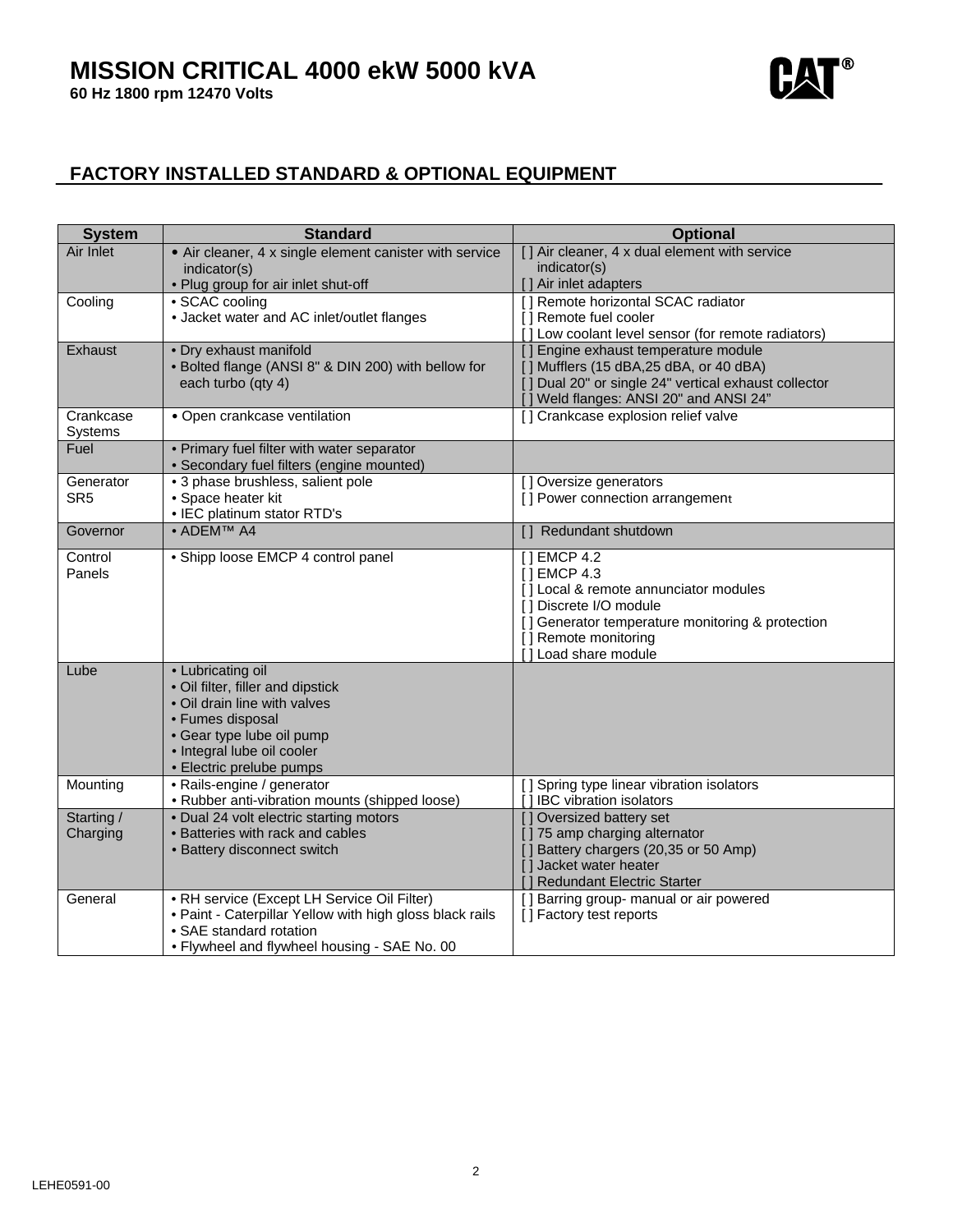## **MISSION CRITICAL 4000 ekW 5000 kVA**

**60 Hz 1800 rpm 12470 Volts** 



## **SPECIFICATIONS**

## **CAT GENERATOR**

| Over speed capability - % of rated125% |  |
|----------------------------------------|--|
|                                        |  |
| Voltage regulator3 phase sensing with  |  |
| selectable V/Hz regulation             |  |

#### **CAT DIESEL ENGINE**

C175-20 SCAC, V-20, 4 stroke, water-cooled diesel

| Displacement 105.8 L (6456.31 in <sup>3</sup> ) |  |
|-------------------------------------------------|--|
|                                                 |  |
|                                                 |  |
|                                                 |  |
|                                                 |  |

## **CAT EMCP 4 CONTROL PANELS**

EMCP 4 controls including:

- Run / Auto / Stop Control
- Speed Adjust
- Voltage Adjust
- Engine Cycle Crank
- Emergency stop pushbutton

EMCP 4.2 controller features:

- 24-volt DC operation
- Environmental sealed front face
- Text alarm/event descriptions
- True RMS AC metering, 3-phase, ±1%
- accuracy. Digital indication for:

- RPM

- DC volts
- Operating hours
- 
- Oil pressure (psi, kPa or bar)
- Coolant temperature
- Volts (L-L & L-N), frequency (Hz)
- Amps (per phase & average)
- Power Factor (per phase & average)
- kW (per phase, average & percent)
- kVA (per phase, average & percent)
- kVAr (per phase, average & percent)
- kW-hr (total)
- kVAr-hr (total)

Warning/shutdown with common LED indication of shutdowns for:

- Low oil pressure
- High coolant temperature
- Overspeed
- Emergency stop
- Failure to start (overcrank)
- Low coolant temperature
- Low coolant level

Programmable protective relaying functions:

- Generator phase sequence
- Over/Under voltage (27/59)
- Over/Under Frequency (81 o/u)
- Reverse Power (kW) (32)
- Reverse Reactive Power (kVAr) (32RV)
- Overcurrent (50/51)

**Communications** 

- Customer data link (Modbus RTU)
- Accessory module data link
- Serial annunciator module data link
- 6 programmable digital inputs
- 6 programmable relay outputs (Form A)
- 2 programmable relay outputs (Form C)
- 2 programmable digital outputs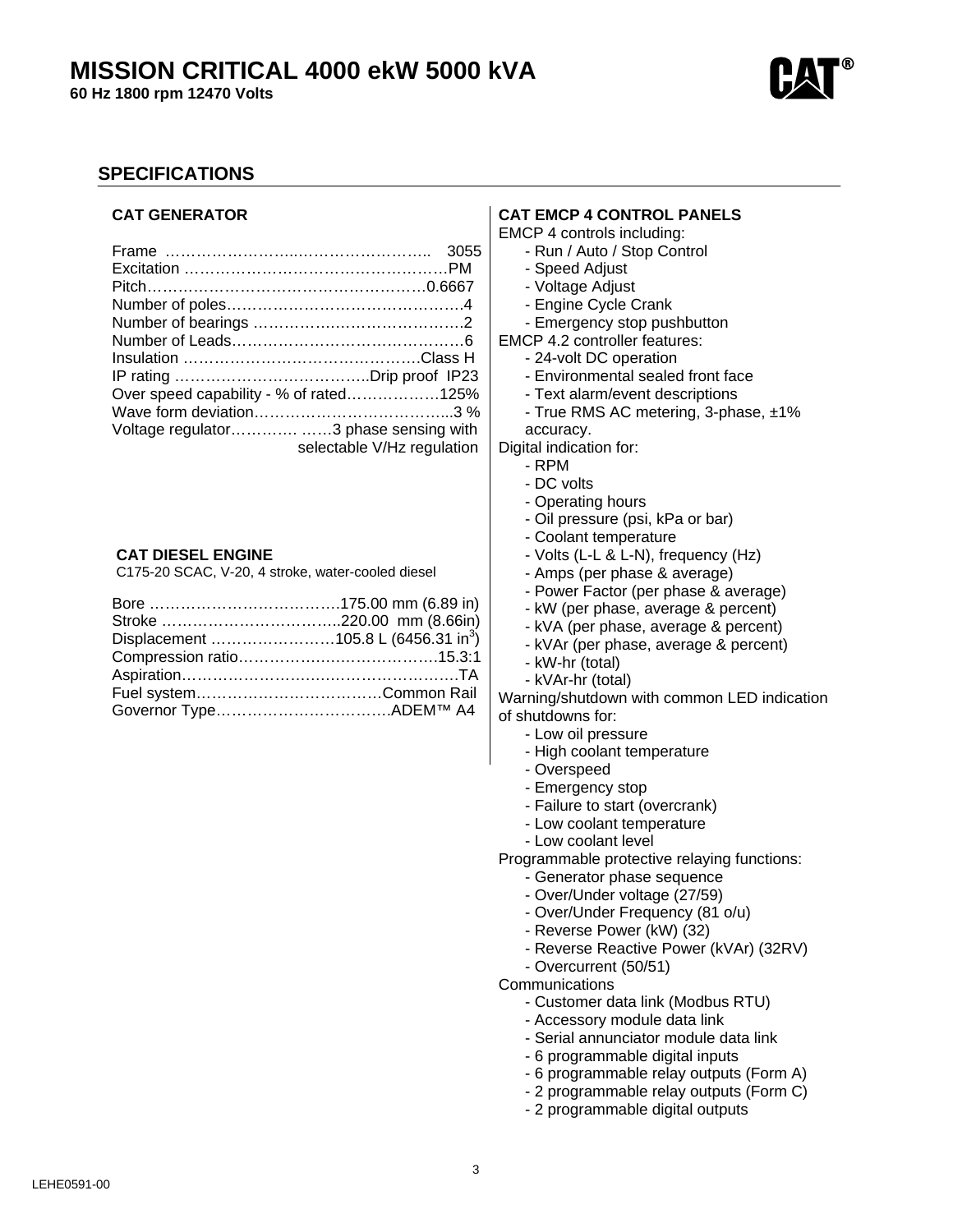## **MISSION CRITICAL 4000 ekW 5000 kVA**

**60 Hz 1800 rpm 12470 Volts** 



## **Technical Data**

| Open Generator Set - 1800 rpm/60 Hz/12 470 Volts           | EM0374-00        |                |
|------------------------------------------------------------|------------------|----------------|
| <b>EPA Certified for Stationary Emergency Applications</b> |                  |                |
| (EPA Tier 2 emissions levels)                              |                  |                |
| <b>Generator Set Package Performance</b>                   |                  |                |
| Genset Power rating @ 0.8 pf                               | 5000 kVA         |                |
| Genset Power Rating without fan                            | 4000 ekW         |                |
| <b>Fuel Consumption</b>                                    |                  |                |
| 100% Load with fan                                         | 1039.3 L/hr      | 274.6 Gal/hr   |
| 75% Load with fan                                          | 770.6 L/hr       | 203.6 Gal/hr   |
| 50% Load with fan                                          | 615.0 L/hr       | 162.5 Gal/hr   |
| <b>Inlet Air</b>                                           |                  |                |
| Combustion air inlet flow rate                             | 339.1 $m^3/m$ in | 11975 cfm      |
| <b>Exhaust System</b>                                      |                  |                |
| Exhaust stack gas temperature (engine out)                 | 473.9 °C         | 885 °F         |
| Exhaust gas flow rate                                      | 871.4 $m^3/m$ in | 30771 cfm      |
| Exhaust system backpressure (maximum allowable)            | 6.7 kPA          | 26.9 in water  |
| <b>Heat Rejection</b>                                      |                  |                |
| Heat rejection to coolant                                  | 2148 kW          | 122108 Btu/min |
| Heat rejection to exhaust (total)                          | 3928 kW          | 223338 Btu/min |
| Heat rejection to aftercooler                              | 448 kW           | 25446 Btu/min  |
| Heat rejection to atmosphere from engine                   | 206 kW           | 11729 Btu/min  |
| Heat rejection to atmosphere from generator                | 197 kW           | 11213 Btu/min  |
| <b>Alternator</b>                                          |                  |                |
| Motor starting capabiliy @30% voltage dip                  | 10728 skVA       |                |
| Frame                                                      | 3055             |                |
| Temperature Rise                                           | 130 °C           | 234 °F         |
| <b>Lube System</b>                                         |                  |                |
| Sump refill with filter                                    | 675 L            | 178.3 gal      |
| Emissions (Nominal) <sup>2</sup>                           |                  |                |
| NOx g/hp-hr                                                | 5.67 g/hp-hr     |                |
| CO g/hp-hr                                                 | $0.36$ g/hp-hr   |                |
| HC g/hp-hr                                                 | $0.05$ g/hp-hr   |                |
| PM g/hp-hr                                                 | $0.04$ g/hp-hr   |                |

Note: This generator set is not offered with an engine driven radiator. Addition of an engine driven fan will reduce the output below the nameplate rating.

1 Some packages may have oversized generators with a different temperature rise and motor starting characteristics. Generator temperature rise is based on a 40 degree C ambient per NEM A M G1-32.

2 Emissions data measurement procedures are consistent with those described in EPA CFR 40 Part 89, Subpart D & E and ISO8178-1 for measuring HC, CO, PM , NOx. Data shown is based on steady state operating conditions of 77°F, 28.42 in HG and number 2 diesel fuel with 35° API and LHV of 18,390 btu/lb. The nominal emissions data shown is subject to instrumentation, measurement, facility and engine to engine variations. Emissions data is based on 100% load and thus cannot be used to compare to EPA regulations which use values based on a weighted cycle. Emissions values are tailpipe out with aftertreatment installed. Values shown as zero may be greater than zero but were below the detection level of the equipment used at the tie of measurement.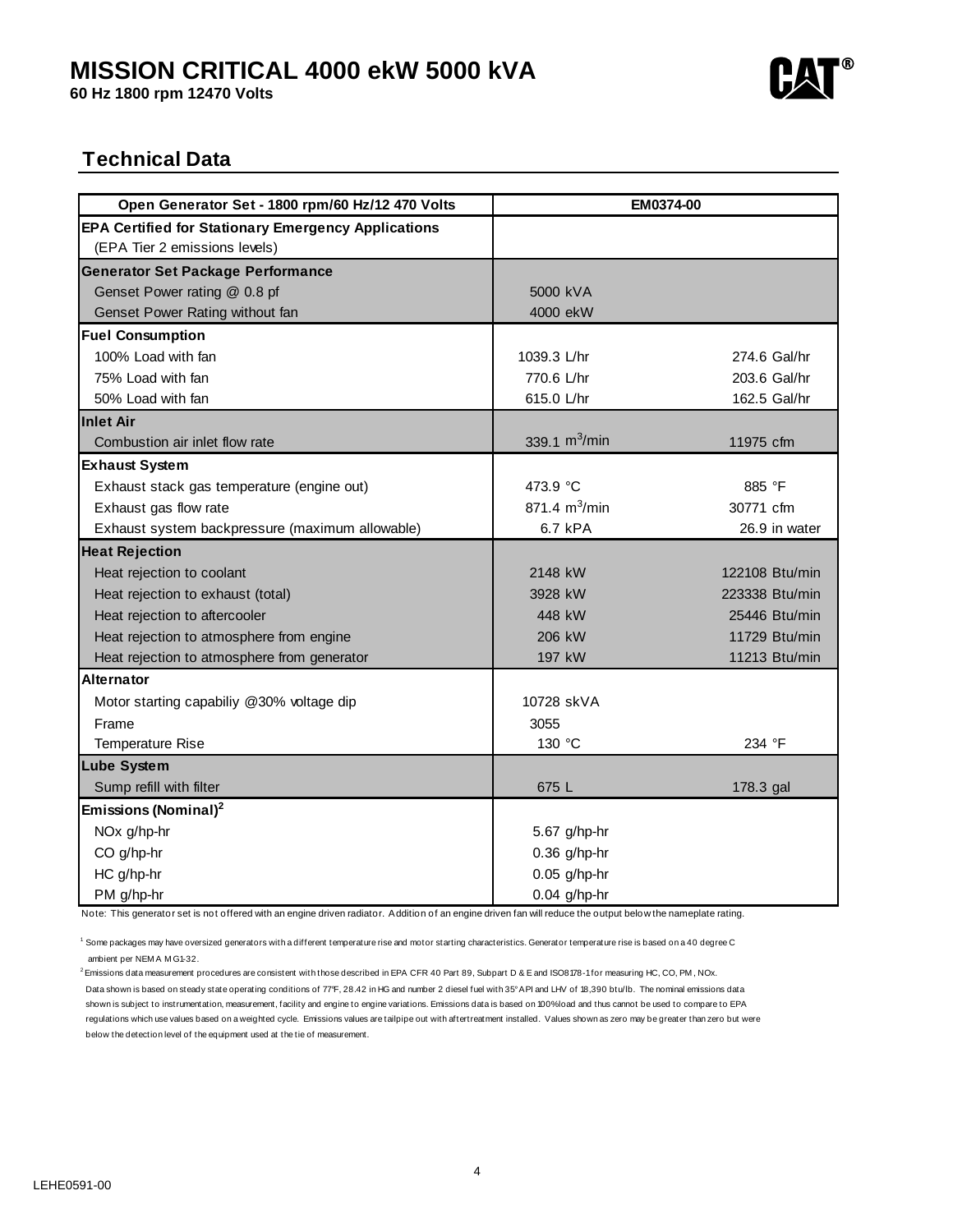**60 Hz 1800 rpm 12470 Volts** 



## **RATING DEFINITIONS AND CONDITIONS**